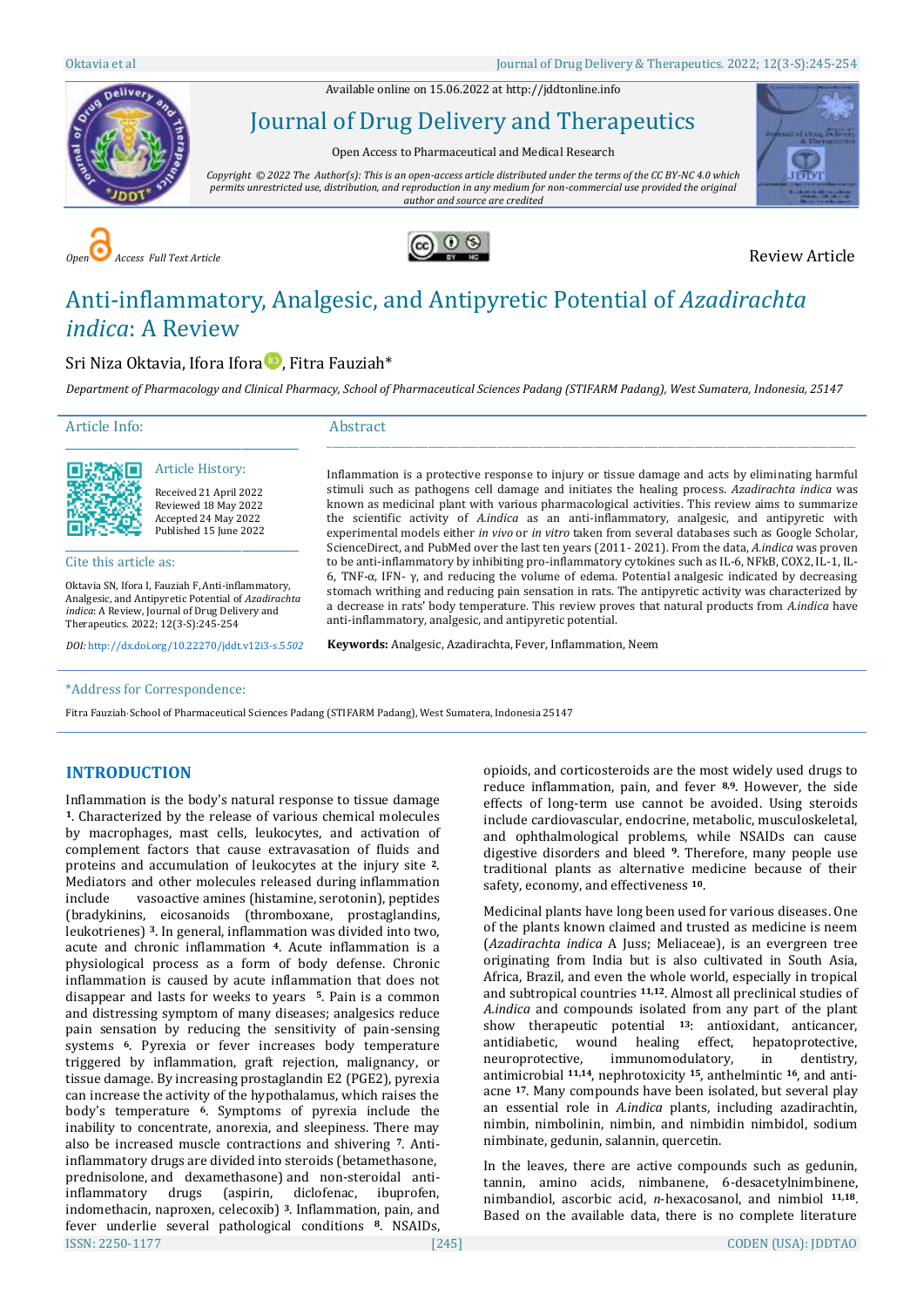about anti-inflammatory, analgesic and antipyretic on *A.indica*. This review aims to summarize and provide the latest information about the *A. indica* and its activities as an antiinflammatory, analgesic, and antipyretic in preclinical studies both *in vivo* and *in vitro*. Perhaps, this review can be used as a reference for developing a new drug from the *A.indica* plant*.*

# **MATERIALS AND METHODS**

#### *Search strategy for the identification study*

PubMed, ScienceDirect, and Google Scholar are the databases used for literature studies reporting on experimental animal experiments *in vivo* or *in vitro* that focuses on the antiinflammatory, analgesic, and antipyretic activities of *A.indica*  for the last ten years (2011-2021). The keywords used in the search engine are (*Azadirachta indica* or *neem*) AND (antiinflammatory) AND (analgesic) AND (antipyretic).

#### *Inclusion and exclusion criteria*

Screening and selection included in this review were preclinical studies *in vivo* and *in vitro* that looked at the activity of a single, or a combination of *A. indica* extracts from various parts of the plant as an anti-inflammatory, analgesic, and antipyretic. The only article that can be accessed and published in both English and Indonesian are used while also limiting publications from the last ten years (2011-2021). The exclusion categories are article review, systematic review, meta-analysis, short communication, newsletter, commercial products with many combinations of plants, expert opinion, phytochemical studies, multiple publications; if the article was published more than once in a search engine, other pharmacological studies.

#### *Data extraction*

The information included in the table form is the type of extract, the part of the plant used, the dose/concentration, the experimental model, the type of animal, the route of administration, the pharmacological report (results) of the study, the country and name of the author and the year of publication of the article.

# **RESULT AND DISCUSSION**

Based on the inclusion criteria, 19 articles were included in this review. There were 12 articles with *in vivo* studies and 6 *in vitro* studies with one article combination (in vivo and in vitro). Tables of anti-inflammatory, analgesic and antipyretic are summarized in Tables I, II, and III.

#### **Table I. Data extraction of anti-inflammatory (***in vivo* **and** *in vitro***)**

| Type of extract<br>or formulation<br>or product                       | Plant part used | concentration<br>Dose                                                         | administration<br>Route of | Experimental<br>model                                                                                                                                   | disease<br>model/cell,<br>specimen<br>Animal/ | Pharmacologica<br><b>I</b> reported                                                                                                                                             | Country                 | Ref. |
|-----------------------------------------------------------------------|-----------------|-------------------------------------------------------------------------------|----------------------------|---------------------------------------------------------------------------------------------------------------------------------------------------------|-----------------------------------------------|---------------------------------------------------------------------------------------------------------------------------------------------------------------------------------|-------------------------|------|
| Leaf<br>extract                                                       | Leaves          | 62.5, 12<br>5,250,<br>500<br>mg/kg                                            | ip                         | Carrageenan<br>induced rat paw<br>edema (In vivo)                                                                                                       | Albino rats                                   | Aqueous extract from A.<br><i>indica</i> showed anti-<br>inflammatory activity by<br>reducing the volume of edema<br>in rat paws after 4 hours of<br>injection with carrageenan | India                   | (19) |
| Petroleu<br>m ether.<br>chlorofor<br>m,<br>methanol<br>, and<br>water | Leaves          | 1.1 <sub>g</sub><br>/kg<br>2,100,2<br>00,400<br>mg/kg                         | Oral                       | 1. Carrageenan<br>induced rat paw<br>edema (in vivo)<br>2.Granuloma<br>cotton pallet test<br>(In vivo)<br>3.COX kits<br>inhibition method<br>(in vitro) | Rats, Male<br>Sprague<br>Dawley               | All extracts showed anti-<br>inflammatory potency by<br>inhibiting COX-1, COX-2, and<br>cytokines (IL-1 and TNF- $\alpha$ )                                                     | Malaysia                | (20) |
| Aqueous<br>extract                                                    | Leaves          | 500mg/<br>kg                                                                  | 0ral                       | Carrageenan<br>induced rat paw<br>edema (In vivo)                                                                                                       | Wistar Stra<br>in Albino<br>rat               | Aqueous extract showed anti-<br>inflammatory potential by<br>reducing the volume of edema<br>in rat paws.                                                                       | India                   | (21) |
| Leaf<br>extract                                                       | Leaves          | 100,20<br>$0 \text{ mg}/2$<br>00 <sub>g</sub>                                 | $\Box$                     | DSS induced in<br>colitis mice (In-<br>vitro)                                                                                                           | Wistar rats                                   | Leaf extract increases<br>cytokine expression,<br>especially IL-10, and<br>increases the histological<br>score in colitis rats induced<br>with DSS                              | Indonesia               | (22) |
| Supercrit<br>ical CO <sub>2</sub><br>neem leaf<br>extract<br>(SCNE)   | Leaves          | <b>SCNE</b><br>(20.60)<br>$\mu$ /mL)<br><b>NIM</b> (1<br>$0,50 \mu L$<br>/mL) | Oral                       | 1.0SCC mouse xen<br>ograft models and<br>4-NQO-1 induced<br>test (In vitro)                                                                             | OSCC cell<br>line<br>(Cal27, SCC<br>4, HSC3)  | A pure extract of A. indica<br>reduces pro-cancer tumor<br>inflammatory cytokines (host<br>and tumor-secreted)<br>significantly                                                 | United<br><b>States</b> | (23) |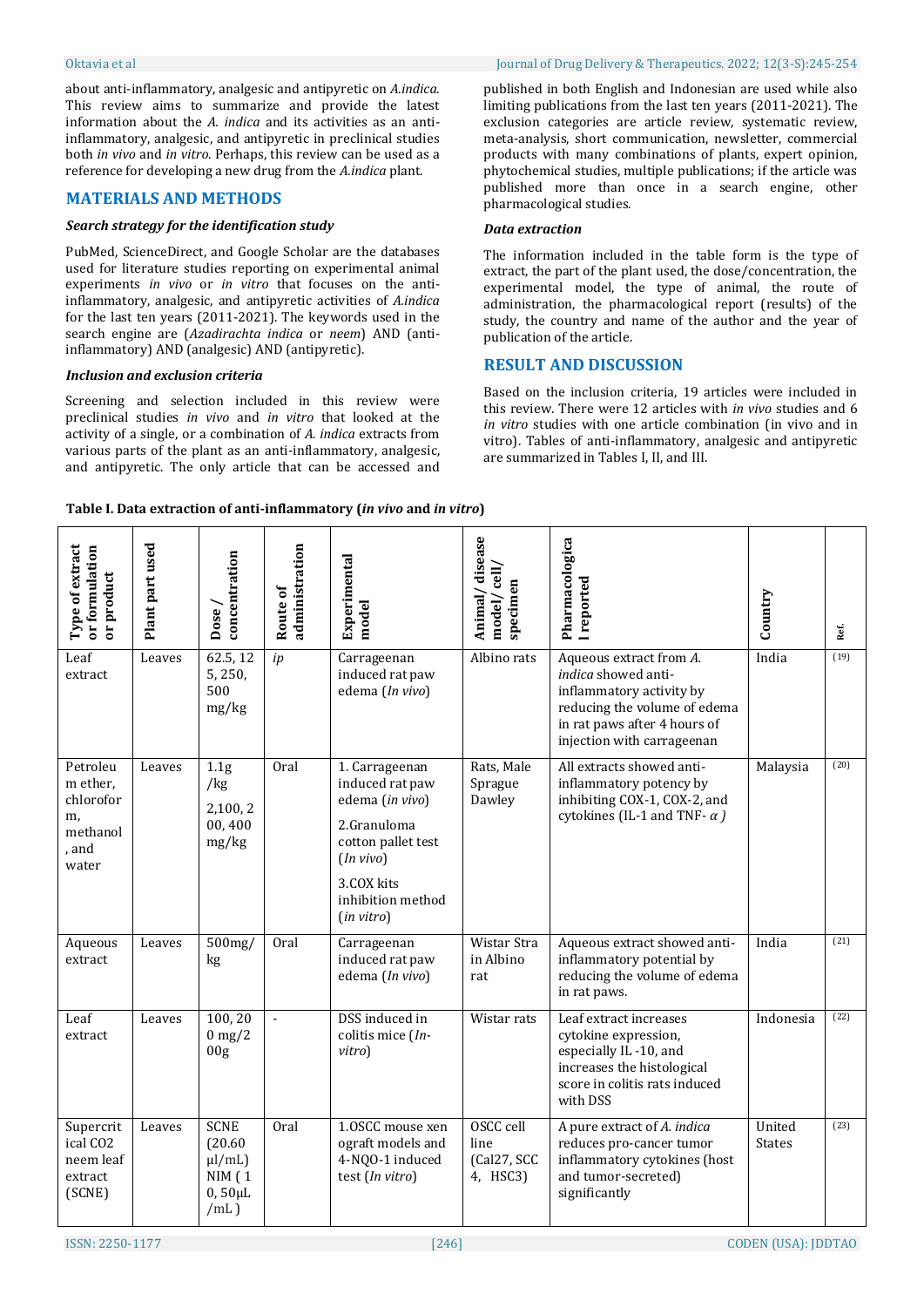| Ethanolic<br>extract of<br>A.indica<br>and<br>Lawsonia<br>inermis                         | Leaves      | 50, 100,<br>and 200<br>$\mu$ g/mL                                            | $\blacksquare$ | 1. Denaturation of<br>albumin<br>2.Hypotonicity ind<br>uces membrane st<br>abilization (In-<br>vitro)                                                   | 1. Protein<br>2. Human<br>red blood<br>cell | The combination of extracts<br>from A. indica and Lawsonia<br><i>inermis</i> exhibited a<br>membrane-stabilizing effect<br>by inhibiting hypotonicity-<br>induced lysis of erythrocyte<br>membranes and inhibiting<br>protein denaturation. The<br>combination of extracts<br>showed the most significant<br>anti-inflammatory potential<br>compared to individual | India          | (24) |
|-------------------------------------------------------------------------------------------|-------------|------------------------------------------------------------------------------|----------------|---------------------------------------------------------------------------------------------------------------------------------------------------------|---------------------------------------------|--------------------------------------------------------------------------------------------------------------------------------------------------------------------------------------------------------------------------------------------------------------------------------------------------------------------------------------------------------------------|----------------|------|
| Ethanolic<br>Extract                                                                      | Leaves      | 1.1, 2<br>mL<br>2.1Ml                                                        | $\overline{a}$ | 1.Hipotonicity indu<br>ces membrane<br>stabilization<br>2. Heat-<br>induced hemolysis<br>test (In-vitro)                                                | Human red<br>blood cell                     | Ethanol extract can maintain<br>membrane stability by<br>inhibiting the hypotonic<br>solution induced in human<br>red blood cells. The heat-<br>induced hemolysis method<br>showed 16.06% inhibition<br>with Na. diclofenac as positive<br>control 58.92%                                                                                                          | India          | (25) |
| Fine<br>powder<br>in<br>capsule                                                           |             | $0.01$ to<br>10mg/<br>m <sub>L</sub>                                         | $\blacksquare$ | LPS induced inflam<br>mation in C2C12<br>cell (In-vitro)                                                                                                | C <sub>2</sub> C <sub>12</sub> cell         | Herbs from A.indica had a<br>strong anti-inflammatory<br>activity with ibuprofen as<br>control positive.                                                                                                                                                                                                                                                           | South<br>Korea | (26) |
| <b>Bark</b><br>extract                                                                    | <b>Bark</b> | 1, 3, 10,<br>30,100<br>$\mu$ g/mL                                            | $\blacksquare$ | LPS to SH-SY5Y<br>cell (In vitro)                                                                                                                       | SH-SY5Y<br>cell                             | Bark extract showed neuro-<br>inflammatory activity<br>characterized by increased<br>levels of Substance P in<br>concentration 3-100 µg/mL                                                                                                                                                                                                                         | India          | (27) |
| Hydro-<br>alcoholic<br>extract, E<br>thyl aceta<br>te, and $n-$<br>butanol<br>fractions   | Leaves      | 200,40<br>0,600m<br>g/kg                                                     | Oral           | Carrageenan induc<br>ed rat paw edema<br>(In vivo)                                                                                                      | Adult<br>albino rats                        | Hydro-alcoholic, ethyl acetate,<br>and <i>n</i> -butanol fractions<br>showed anti-inflammatory<br>activity by reducing the<br>volume of rat paw edema<br>induced by carrageenan.                                                                                                                                                                                   | India          | (28) |
| Azadirac<br>htin                                                                          | Leaves      | 6, 60, 1<br>20<br>mg/kg                                                      | Oral           | 1. Carrageenan<br>induced rat paw<br>edema<br>2. Fibrovascular<br>tissue growth<br>induced by cotton<br>palate (In vivo)                                | Female<br>swiss mice                        | Azadirachtin inhibits the<br>proliferative phase of the<br>inflammatory process by<br>reducing the growth of<br>fibrovascular tissue; however,<br>azadirachtin does not can<br>reduce the increase of TNF- $\alpha$<br>after induced by carrageenan                                                                                                                | <b>Brazil</b>  | (29) |
| $N-$<br>hexane e<br>xtract (Li<br>monoids)                                                | Seed        | 1.7<br>nmol/e<br>ar                                                          | $\blacksquare$ | TPA induced rat ea<br>r edema                                                                                                                           | $\blacksquare$                              | Eleven compounds tested<br>showed anti-inflammatory<br>activity and had a strong<br>inhibitory effect with ID50<br>(50% inhibitory dose.                                                                                                                                                                                                                           | Japan          | (30) |
| Isolated<br>compoun<br>d<br>(Total po<br>lysaccari<br>$des(TPL)$ ,<br>Fraction<br>ed ion) | Seed        | $1.$ TPL $($<br>$1 \text{ mg}/k$<br>g)<br>2.FI(0.<br>01, 0.1<br>01mg/k<br>g) | iv             | 1.Carrageenan, hist<br>amine, serotonin, p<br>rostaglandin, argin<br>ine induced rat<br>paw edema<br>2.Carrageenan ind<br>uced peritonitis (In<br>vivo) | Wistar rats                                 | TPL showed anti-<br>inflammatory potential by<br>reducing plasma protein<br>leakage, inhibiting PGE2<br>release in rats. Then FI is<br>effective in inhibiting<br>inflammatory mediators by<br>reducing the number of<br>migration of leukocytes when<br>stimulated with fMLP                                                                                      | <b>Brazil</b>  | (31) |
| Oil                                                                                       | Seed        | 0.25,<br>0.5, 1, 2<br>m <sub>L</sub>                                         | ip             | Carrageenan induc<br>ed rat paw edema<br>(In vivo)                                                                                                      | Albino rats                                 | Flavonoid compounds in<br>A.indica showed significant<br>results by reducing edema in<br>the rat by inhibiting<br>prostaglandin and                                                                                                                                                                                                                                | India          | (32) |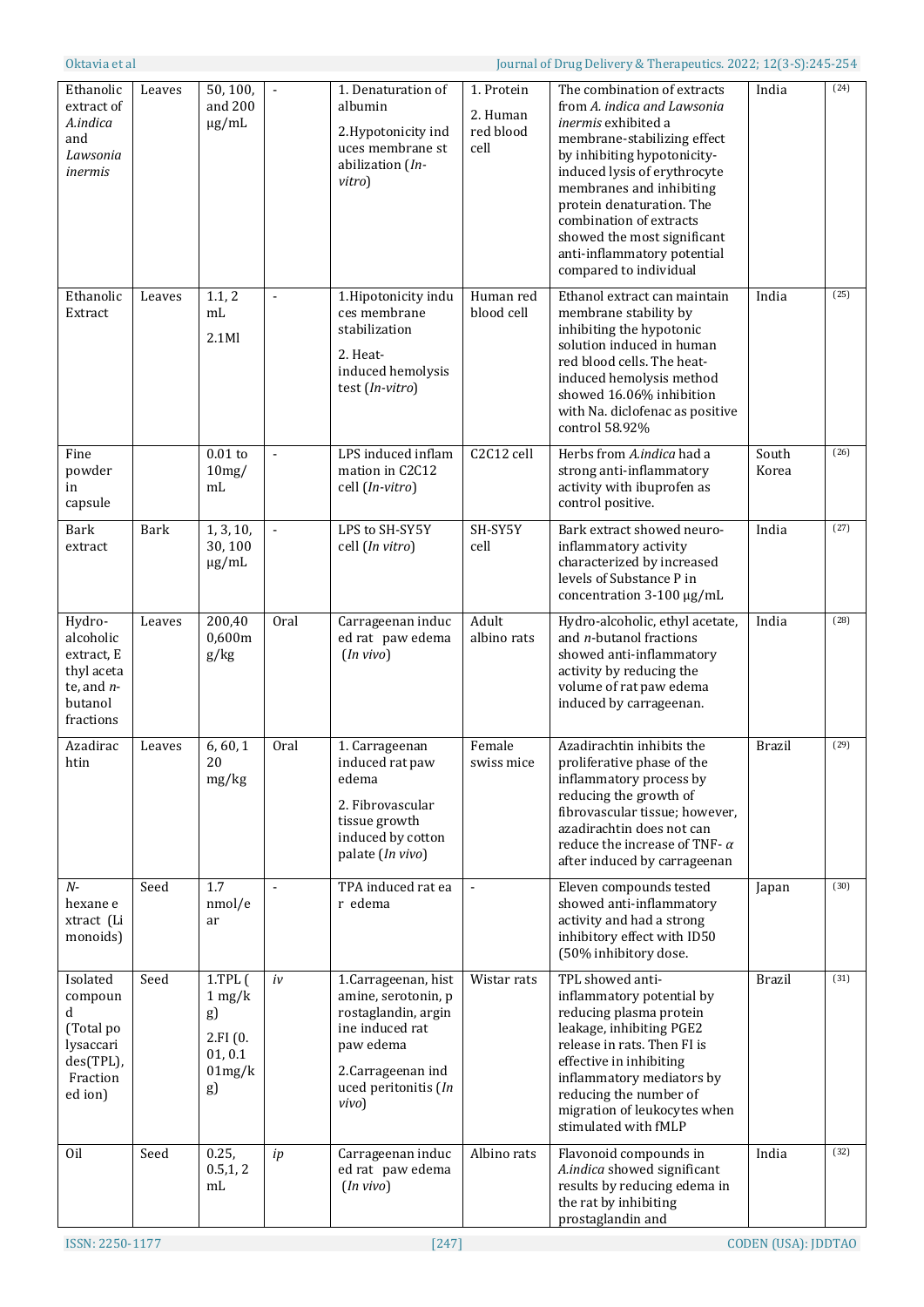|                      |       |                                               |                                       | endoperoxides synthesis.                           |                                  |                                                                                                                                                                                                                                     |                |      |
|----------------------|-------|-----------------------------------------------|---------------------------------------|----------------------------------------------------|----------------------------------|-------------------------------------------------------------------------------------------------------------------------------------------------------------------------------------------------------------------------------------|----------------|------|
| Oil                  | Seed  |                                               | Spread<br>softly in<br>the rat<br>paw | Carrageenan induc<br>ed rat paw edema<br>(In vivo) | Female<br>wistar albi<br>no rats | A.indica seed oil exhibits anti-<br>inflammatory potential by<br>reducing swelling in the<br>mouse feet. After giving<br>carrageenan for 4 hours, it did<br>not show a decrease in TNF- $\alpha$                                    | India          | (33) |
| Ethanolic<br>extract | Bark  | 250,50<br>$0 \frac{\text{mg}}{\text{k}}$<br>g | Oral                                  | Carrageenan induc<br>ed rat paw edema<br>(In vivo) | Albino rats                      | Ethanol extract from the bark<br>of A. <i>indica</i> showed anti-<br>inflammatory activity by<br>reducing edema in the rat<br>paw. The results obtained<br>were significant with Na.<br>Diclofenac is used as the<br>standard drug. | Banglade<br>sh | (34) |
| Ethanolic<br>extract | Fruit | 1.0, 2.5,<br>$5.0$ mg/<br>mL $20\mu$<br>L     | ip                                    | Carrageenan induc<br>ed stomach (In<br>vivo)       | Adult<br>zebrafish               | The low concentration was<br>used so that antioxidant<br>compounds such as he<br>isolated phenolic in the<br>ethanolic extract of the fruit<br>did not show potential as an<br>anti-inflammatory.                                   | <b>Brazil</b>  | (35) |

# *Anti-inflammatory activity (In-vitro study)*

Inflammation responds to the body's defenses to avoid pathological conditions **<sup>36</sup>**. When the inflammatory process occurs, macrophages in the blood are activated by stimulants or activators such as microbes, injury, and trauma. Activated macrophages release several mediators and cytokines, including interleukin (IL)-1, IL-6, IL-12, tumor necrosis factorα (TNF-α), and Nitric Oxide (NO) **<sup>37</sup>** . One of the compounds that play an essential role in inhibiting the mechanism of inflammation is the limonoids contained in *A. indica* **<sup>38</sup>**. Several studies have reported the activity of limonoids as an antiinflammatory. One of the compounds that play an essential role in inhibiting the mechanism of inflammation is the limonoids contained in *A. indica*. Several studies have reported the activity of limonoids as an anti-inflammatory **39,40**.

### *A.indica leaves*

A study conducted by Ruslie *et al.* looked at anti-inflammatory cytokine (IL-10) activity in colitis rats divided into two phases. The first phase, colitis in 7 rats, was induced by dextran sodium sulfate (case group) and then seven mice without treatment (control group). In the second phase, 84 rats were divided into groups 1 receiving 7.8mg/kg, and 2 and 3 receiving *A.indica* leaf extract 100mg and 200/200g twice a day, respectively. All rats were sacrificed for their intestines. Immunohistochemical analysis and histopathological scores showed that the IL-10 expression of the case group was higher than that of the control group. IL-10 expression was observed on days 7, 14, 21, and 28. Groups 1 and 2 showed significant similarities on day 28, while in groups 1 and 3, IL-10 expression was significant from days 7 to 28. The histological scores showed differences, which were significant in groups 1 and 2 for 28 days, and significant in groups 1 and 3 on days 21 and 28. It proves that *A.indica* at a dose of 200mg/200g is comparable to mesalazine, the same as increasing IL-10 expression and histologic scores in dextran sodium sulfateinduced colitis rats **<sup>22</sup>**.

ISSN: 2250-1177 [248] CODEN (USA): JDDTAO Another study was also reported by Morris *et al.* that Super Critical Neem Extract (SCNE) and Nimbolide (NIM) compounds effectively suppress pro-inflammatory cytokines. In SCC4 cell lines, SCNE or NIM can suppress COX-2 after 8 hours and the HSC3 cells line. Mouse tumors induced with **4-** Nitroquinoline-1oxide (4-NQO-1) were able to increase TNF-  $\alpha$ 

and IL-1 $\beta$  levels compared to healthy mice. They also demonstrated that SCNE and NIM were able to suppress procancer inflammatory cytokines such as IL-6, IFN- γ TNF –α **23**.

Another fact was reported by Annavarapu *et al.,* who tested a combination of *A.indica* and *Lawsonia inermis* on albumin denaturation and hypotonicity-induced membrane stabilization in human red blood cells (HRBC). It can be concluded that the combination of extracts has greater inhibitory power than single extracts by inhibiting hypotonicity-induced lysis of erythrocytes and stabilizing the lysosomal membrane. Lysosomal membrane stabilization has an essential role in inflammation because it prevents the activation of neutrophils such as bactericidal and protease enzymes. The maximum percentage inhibition of denaturing and membrane-stabilizing proteins was found at a concentration of 200  $\mu$ g/ml (67.69% and 56.63%) with the percentage of diclofenac (90.40) **<sup>24</sup>** .

Another study of ethanolic leaf extract was conducted by Naidu *et al*., with a stabilization test of human red blood cell membranes, with the standard drug used was diclofenac, testing of *A.indica* with several concentrations and using 10% DMSO with a 1:1 dilution showed 98.63 and a dilution of 1:2 18.33% in hypotonicity-induced membrane maintenance. It can be concluded that the ethanolic extract of *A.indica* can be developed as a pain reliever drug in the future **<sup>25</sup>**.

A study conducted by Kang *et al*. on *A. indica* showed an antiinflammatory effect on C2C12 cells. The anti-inflammatory effect at the cellular level is associated with an increase in dose resulting in an increase in TNF-α and Monocyte Chemoattractant Protein-1 (MCP-1) **<sup>26</sup>**, as well as cytokines (IL-10 and 12), chemokines, lymphocyte mitogens, and Nitric Oxide (NO) **41,42**.

Another *in vitro* study conducted by Umar *et al.* stated that three subfractions (SF) of *n*-hexane-chloroform tested on the COX kit significantly inhibited the activity of COX-1 and COX-2 enzymes at a concentration of 200 µg/mL maximum percentage of 53.14% and 67.81% (SF-1), respectively. The synergistic effect of the multipolar *A.indica* compound was analyzed by GC-MS (Gas Chromatography and Mass Spectroscopy). They stated that compounds in SF-1 have the potential to inhibit the interaction of pathogen-associated molecular patterns (PAMPs) and Toll-like receptors (TLRs),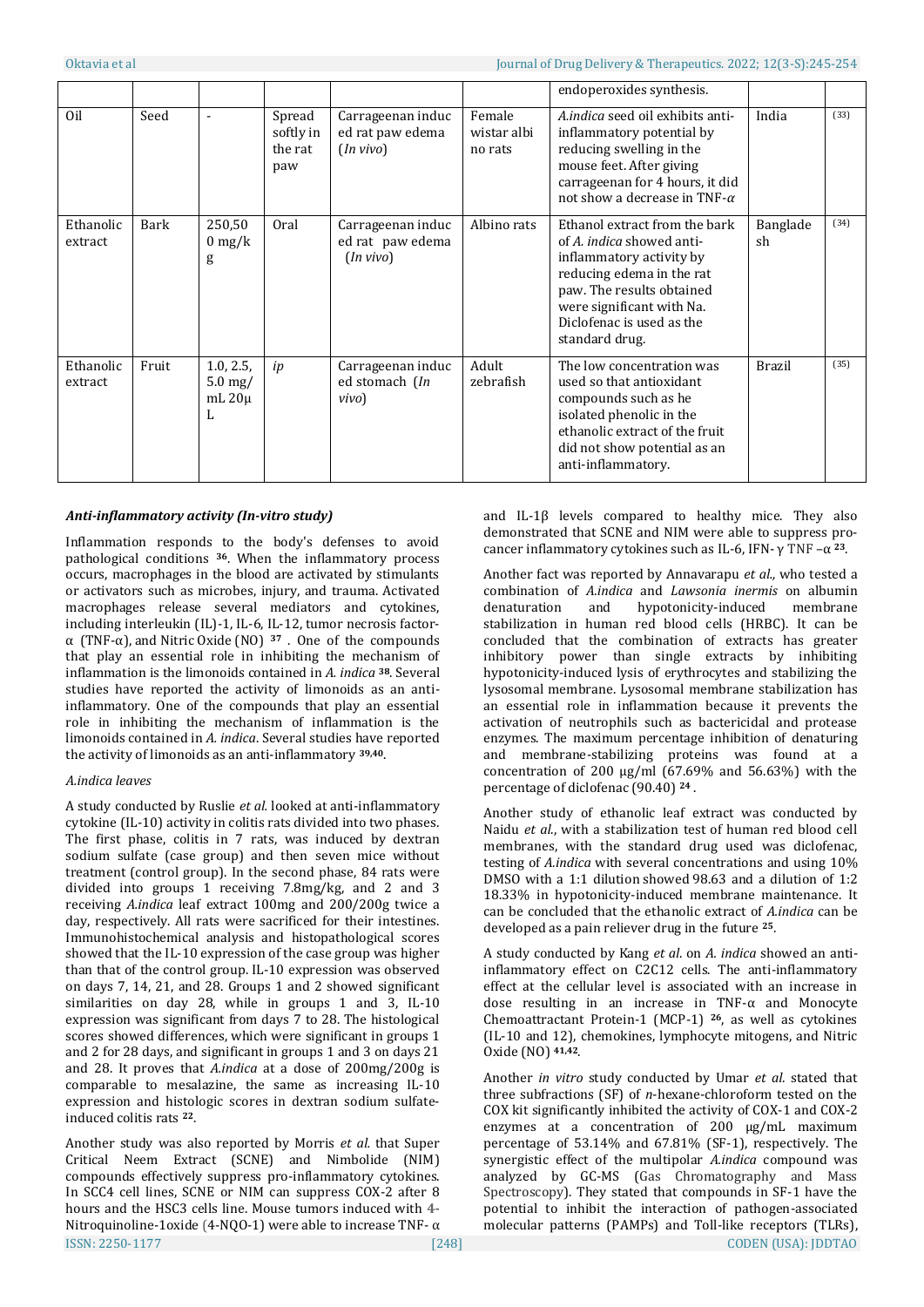both of which can trigger induction via intracellular signals on antigen-presenting cells (APCs) or macrophages, thereby increasing pro-inflammatory cytokines such as  $TNF-\alpha$  and IL-1 **<sup>20</sup>**. The fraction can also inhibit the COX-1 and COX-2 enzymes, where these enzymes play a role in synthesizing prostaglandins **<sup>43</sup>**.

# *A. indica bark*

A study by Reddy *et al.* revealed that short-term exposure of differentiated SH-SY5Y neuronal cells to LPS 1μg/mL increased substance P levels in the LPS-only group. The mechanism that occurs maybe its action on central opioid receptors or through the release of endogenous peptides by inhibiting the transmission of impulses in the dorsal horn. However, on the other hand, neem root bark has weak activity as an analgesic due to the lack of compounds contained in the extract from the neem root bark. Although the root has weak activity, this study concluded that substance P has the potential for inflammation and pain relief with morphine as the standard drug **<sup>27</sup>**.

# *Anti-inflammatory activity (In vivo study)*

The most common anti-inflammatory assay method is the carrageenan-induced mouse paw method. Carrageenaninduced rat paw edema can induce inflammation without causing injury or damage to the inflamed paw **44,45**. This model has two phases: an initial phase that begins 6 hours after carrageenan injection and ends 72 hours later, and a subsequent phase that begins 6 hours after carrageenan injection and ends 72 hours later. Between 48 and 72 hours, inflammation reaches its peak **<sup>46</sup>**. Histamine, serotonin, and bradykinin were the first mediators detected when rat paw was induced by carrageenan; Prostaglandins (PGs) increase vascular permeability and are detected later. Local/systemic inflammation is associated with increased pro-inflammatory cytokines TNF- α, IL-1, and IL-6 **<sup>45</sup>**.

### *A. indica leaves extract*

A study was conducted by Dinda A. *et al.,* using hydro-alcoholic extract, ethyl acetate, and an n-butanol fraction of *A.indica*. Each extract showed the percentage of inhibition after 3 hours of being induced with carrageenan subcutaneously at a dose of 200 400 600 mg/kg was 38.29, 62.76, 69.14%, and indomethacin 70.2%. Several isolated compounds in hydroalcoholic extract include alkaloids, triterpenoids, tannins, and flavonoids. It is known that flavonoids have an essential role in anti-inflammatory by inhibiting the cyclooxygenase enzyme, which is responsible for synthesizing prostaglandins **<sup>28</sup>**. Flavonoids that play a role, such as gallic and ferulic acid, are proven in Xanthine Oxidase (XO) and cyclooxygenase activity **<sup>47</sup>**.

Buchineni *et al.* also reported a model of acute inflammation of the paw of rats induced with carrageenan and celecoxib (positive control) that aqueous extract at a dose of 500 mg/kg exhibited anti-inflammatory activity by reducing the volume of edema after 3 hours of carrageenan administration with a maximum percentage of 16.27% while celecoxib 34.16%. Isolated compounds such as alkaloids, tannins, flavonoids, and tetranortriterpenes (nimbin, nimbinin, nimbidinin, nimbolide, and nimbidic acid) allow inhibition of prostaglandin synthesis **<sup>21</sup>**.

The same thing was also reported by Kumar *et al*., with aspirin 200 mg/kg as a comparison. Neem leaf extract with different doses (62.5, 125, 250, and 500 mg/kg). Aspirin inhibits edema from one to 4 hours with a maximum percentage of 72.05%, while aqueous extract of *A.indica* at a dose of 250 and 500mg/kg reduced the edema volume from two to 6 hours 52.32 and 63.01%, respectively. It proves that aqueous extract *of A.indica* has anti-inflammatory effects at doses of 250 and 500mg/kg **<sup>19</sup>**.

The activity of azadirachtin (a limonoid compound) was reported by Soares *et al*., the method used is carrageenan which induces edema and formation of fibrovascular tissue induced by the cotton pellet. Dexamethasone was used as a positive control. Only the highest dose (120 mg/kg) had the potential to reduce edema on the soles of the rats. It was also characterized by inhibiting the proliferative phase in which the growth of fibrovascular tissue was reduced. Single or repeated administration of azadirachtin reduces carrageenaninduced edema and the prolonged proliferative response induced by cotton pellets, respectively, and exhibits specific inhibitory effects on other inflammatory molecules such as interleukins and TNF- α **<sup>29</sup>**.

Umar *et al.* reported on the anti-inflammatory assay of Male Sprague-Dawley rats 200-250g by carrageenan inducing rat paw and cotton pellet-induced fibrovascular tissue formation. Indomethacin and dexamethasone were used as positive controls. The chloroform extract had a high percentage of inhibition, namely 53.25%, while in the fraction, the highest inhibition percentage was at F2 (*n*-hexane-chloroform) 51.02% at a dose of 400 mg/kg. In granuloma tissue, F2 (400mg/kg) was able to inhibit the production of IL-1 (34.38%) and TNF- $\alpha$  (23%). This study also proved that nonpolar extracts were more effective than polar extracts. These extracts together have anti-inflammatory action by suppressing COX production and the production of proinflammatory cytokines, such as IL-1 and TNF-α **<sup>20</sup>**.

# *A.Indica seeds*

Akihisa *et al.* also revealed 17 isolated limonoid compounds, of which 11 had anti-inflammatory activity. The isolated compounds were 17 Epiazadiradione, 17 Hydroxy azadiradione, Aadiradionolid, 1,3 Diacetylvilasinin, 6 Deacetylnimbin, 6 Acetylnimbandiol, 28 Deoxonimbolide, Ohcininacetate, Salannin, 2'3' Dihydrosalannin, 3 Deacetylsala nnin. TPA (12 O-tetradecanoylphorbol-13-acetate) that induces inflammation in rat ears was evaluated by ID50 (50% inhibitory dose). The percentage inhibition of indomethacin inhibition (positive control) was 0.91 mol/ear**.** 6- Deacetylnimbin has a strong percentage of inhibition of 0.75 mol/ear, and salanine had a weak anti-inflammatory potency of 0.22 mol/ear. This proves that limonoids from *A.indica* have anti-inflammatory **<sup>30</sup>.**

Pereira *et al*. stated that polysaccharides isolated from the seed tegument exhibited anti-inflammatory activity. Before the rat's paws were stimulated, TPL (1mg/kg) or FI (0.01, 0.1, 1 mg/kg) were administered *i.v.* methods of peritonitis induced by carrageenan (500mg/kg) and *N*-formyl-methionylleucil-phenylalanine (fMLP) (50mg/kg ) *i.p*. TPI and FI showed significant anti-inflammatory properties. TPL 1mg/kg showed 17% inhibition percentage of dextran-induced antiinflammatory, 55% carrageenan-induced. FI showed 77% inhibition induced by carrageenan, serotonin (54%), PGE2 (69%), and nitric oxide (73%). Peritonitis induced with carrageenan and fMLP was 48% and 67%, respectively. TPL and FI fractionated from the tegument of *A. indica* seeds exhibit potent anti-inflammatory activity on vascular and cellular inflammatory events involving serotonin, PGE2, and NO **<sup>31</sup>**.

ISSN: 2250-1177 [249] CODEN (USA): JDDTAO A study conducted by Naik *et al*. stated that doses of 0.25mg/kg up to 2 mg/kg showed anti-inflammatory potential induced by carrageenan, maximum inhibition at a dose of 2 mg/kg after 4 hours of carrageenan administration (53.14%), This is significant when compared with 200mg/kg aspirin (70%). Carrageenan induction consists of two phases; the first phase, after 0-2 hours of being induced by carrageenan, was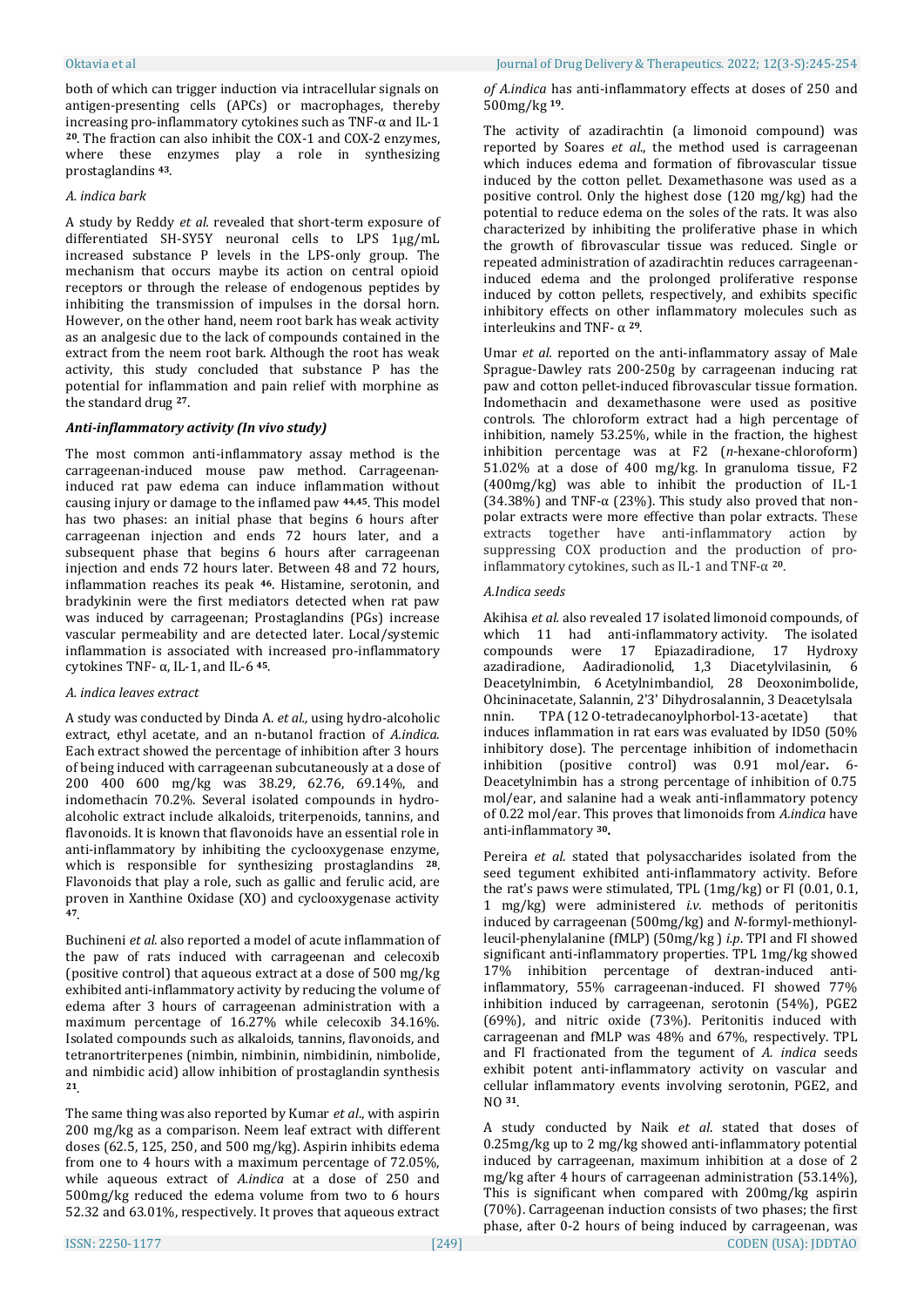the release of 5-HT, histamine, and bradykinin from mast cells; after 3 hours, the release of kinins, and the final phase 4 hours after administration of carrageenan causing the synthesis of prostaglandins, proteases, and lysosomes. The compounds contained in *A. indica,* such as flavonoids, triterpenes, tannins, saponins, and nimbidins, play an essential role in inhibiting the synthesis process of prostaglandins **<sup>32</sup>**.

Another study revealed a topical formulation of *A.indica* by Banerjee *et al.* by applying the seed oil on the sub-plantar foot using diclofenac gel as a comparison. The anti-inflammatory activity showed 39-60% for 30-180 minutes **<sup>33</sup>**. This topical drug capable of reducing inflammation may not be related to the TNF-α pathway but due to the involvement of other proinflammatory enzymes such as (COX) or lipoxygenase (LOX) in reducing inflammation **<sup>48</sup>**.

# *A.indica bark*

Emran TB *et al.* examined the tree bark of *A. indica* at different doses (250, 500 mg/kg BW) with carrageenan-induced rat paws. The edema volume was measured with a plethysmometer at 30-8 hours after carrageenan administration. After 3 hours of giving carrageenan at a dose of 250, 500 mg/kg, the percentage of inhibition was 32.18%, 54.17%, and Na. Diclofenac 60.27% showed that *A.indica* bark ethanol has significant anti-inflammatory results by reducing edema volume. It can be concluded that the ethanolic extract of the bark of *A.indica* has anti-inflammatory activity (250 and 500mg/kg) **<sup>34</sup>**.

#### Oktavia et al Journal of Drug Delivery & Therapeutics. 2022; 12(3-S):245-254

# *Fruit anti-inflammatory activity of neem*

Batista *et al.* demonstrated that an ethanolic extract of *A.indica*  on the abdomen of adult zebrafish induced by carrageenan with different concentrations of 1.0, 2.5, 5.0 mg/mL observed for 4 hours did not reduce inflammation in the abdomen of adult zebrafish, this is due to the low phenolic compounds found in ethanol fruit extract **<sup>35</sup>**. Several studies have revealed that zebrafish can be used as an alternative in models of acute inflammation other than rodents. Carrageenan-induced adult zebrafish can significantly increase abdominal edema by the intraperitoneal route **<sup>49</sup>**.

From the available data, it can be concluded that carrageenaninduced rat paw is the most widely used method with various extracts. Polar and non-polar extracts showed antiinflammatory potential from the leaves and root bark. Isolated compounds to the total polysaccharide in *A.indica* reduced edema volume in rats and adult zebrafish. The higher the percentage of inflammation, the higher the dose/concentration given. However, an aqueous extract shows little potential. At a dose of 500mg/kg with 16.27% inhibition and at a maximum dose of 1g/kg, it only showed 26.18%. The seed oil of *A. indica* also exhibited anti-inflammatory potential either by intraperitoneal administration or applied to carrageenan-induced rat paws. Unfortunately, in adult zebrafish, the ethanolic extract of *A. indica does* not show any anti-inflammatory potential. This is due to the lack of antioxidants contained in the extract. Further *in vitro* studies on other parts need to be reviewed, not only on the leaves.

| Type of extract<br>or formulation<br>product<br>$\overline{5}$                         | Plant part used | concentration<br>Dose/                                                     | administration<br>Route of                            | Experimental<br>model                                                                                 | specimen<br>disease model<br>Animal<br>$c$ ell $/$ | Pharmacologica<br>reported                                                                                                                                 | Country       | Ref. |
|----------------------------------------------------------------------------------------|-----------------|----------------------------------------------------------------------------|-------------------------------------------------------|-------------------------------------------------------------------------------------------------------|----------------------------------------------------|------------------------------------------------------------------------------------------------------------------------------------------------------------|---------------|------|
| Leaf<br>extract                                                                        | Leaves          | 62.5, 125,<br>250,<br>500<br>mg/kg                                         | ip                                                    | Tail flick method                                                                                     | Albino<br>rats                                     | Aqueous extract from A.indica<br>leaves shows analgesic activity<br>through its effect, as seen from<br>the wagging of rat tails.                          | India         | (19) |
| Aqueous<br>extract                                                                     | Leaves          | $500$ mg/ $kg$                                                             | Oral                                                  | Hot plate method                                                                                      | Wistar<br>stain<br>albino<br>rats                  | Aqueous extract from A.indica<br>can reduce jumping in mice.<br>This is comparable to celecoxib<br>which is used as the standard                           | India         | (21) |
| Hydro-<br>alcoholic<br>extract.<br>Ethyl<br>acetate,<br>and n-<br>butanol<br>fractions | Leaves          | 1,100,100,100<br>mg/kg<br>2,200,400,600<br>mg/kg<br>3,200,200,200<br>mg/kg | 1.0ral<br>2. Oral<br>3.Intrap<br>eritone<br>al $(ip)$ | 1. Writhing meth<br>od induced by<br>acetic acid<br>2. Hot plate<br>method<br>3. Tail flick<br>method | Albino<br>mice                                     | All extracts have analgesic<br>activity by inhibiting<br>prostaglandin synthesis and<br>are significant for<br>indomethacin which is used as<br>a standard | India         | (28) |
| Azadirac<br>htin                                                                       | Leaves          | 6.<br>60,<br>120<br>mg/kg                                                  | po<br>(oral)                                          | 1. Hot plate<br>method<br>2. Writhing meth<br>od induced<br>by<br>zymosan                             | Female<br>Swiss<br>mice                            | The limonoid compounds of<br>azadirachtin exhibit analgesic<br>activity by<br>inhibiting the<br>activation of the endogenous<br>opioid pathway             | <b>Brazil</b> | (29) |

# *Analgesic activity (In vivo study)*

# **Table II. Data extraction of analgesic activity (** *In vivo study***)**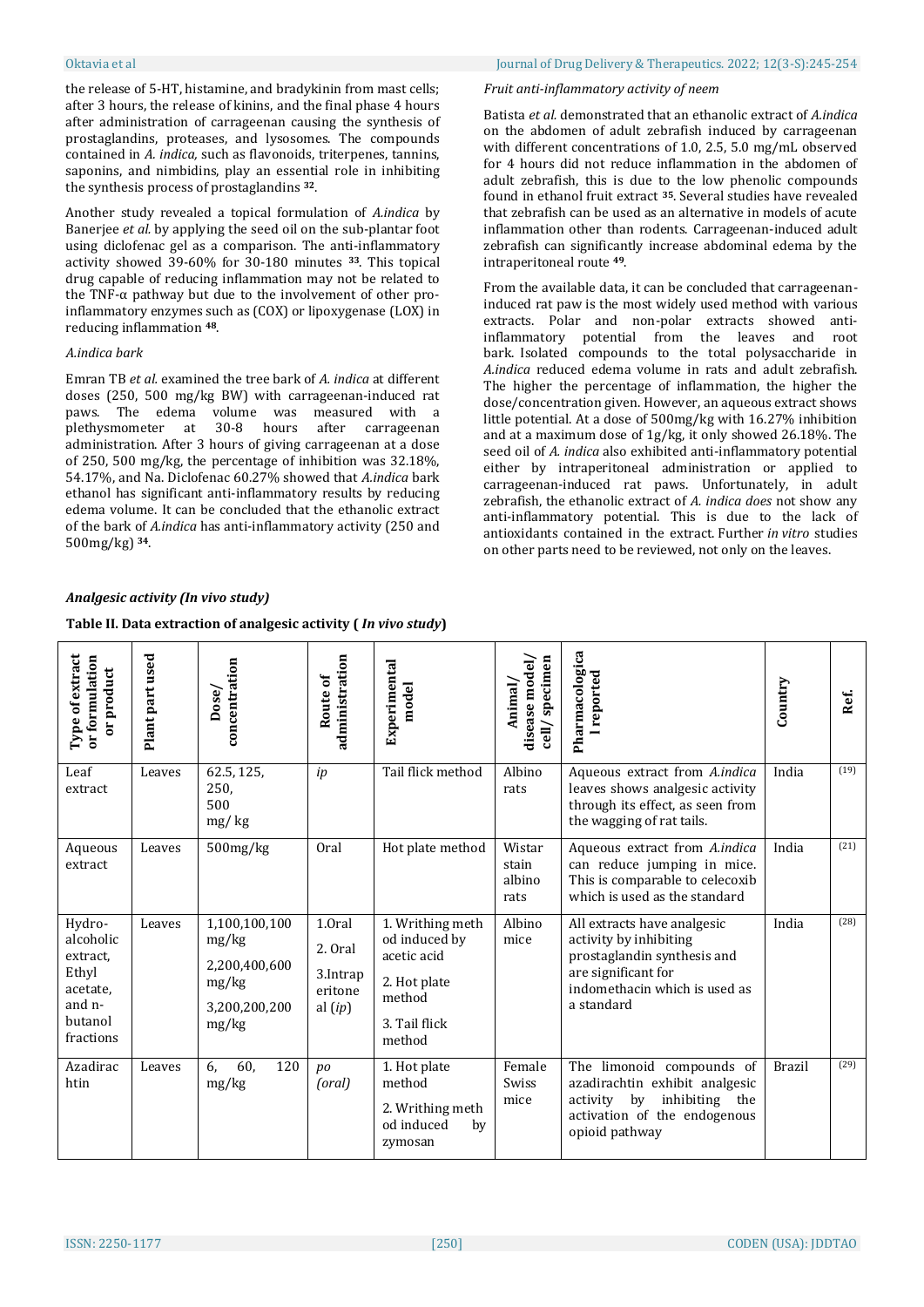| Ethanolic<br>extract                                                   | Bark   | 250,500mg/kg                                                                                                                                        | Oral | Hot<br>1.<br>plate<br>method<br>2. Writhing meth<br>od induced by<br>acetic acid                            | <b>Swiss</b><br>albino<br>mice | Bark extract A.indica showed<br>analgesic activity by inhibiting<br>the synthesis of arachidonic<br>acid                                                                                                                                | Banglad<br>esh | (34) |
|------------------------------------------------------------------------|--------|-----------------------------------------------------------------------------------------------------------------------------------------------------|------|-------------------------------------------------------------------------------------------------------------|--------------------------------|-----------------------------------------------------------------------------------------------------------------------------------------------------------------------------------------------------------------------------------------|----------------|------|
| Ethanolic<br>extract                                                   | Fruit  | All<br>methods<br>with the same<br>dose $(1.0, 2.5,$<br>5.0 $mg/mL$ 20<br>$\mu$ L)                                                                  | ip   | induced<br>Pain<br>nociceptive,<br>formalin,<br>cinnamaldehyde,<br>capsaicin,<br>menthol, acid-ic<br>saline | Adult<br>zebrafis<br>h         | All<br>methods<br>used<br>showed<br>results in behavioral changes<br>and had analgesic<br>potency<br>from A. indica                                                                                                                     | <b>Brazil</b>  | (35) |
| Ethanolic<br>extract of<br>A. indica<br>and Mom<br>ardica<br>charantia | Leaves | F1: Momardica<br>charantia (300<br>mg/kg<br>(200)<br>A.indica<br>$mg/kg$ )<br>F2: A. indicate<br>(500mg/kg)<br>Momardica<br>charantia<br>(200mg/kg) | Oral | 1.Tail<br>flick<br>method<br>2.Hot<br>plate<br>method                                                       | Wistar<br>albino<br>rats       | Second, the formulation of the<br>ethanolic extracts of A. indica<br>Momardica<br>charantia<br>and<br>antinociceptive<br>showed<br>inhibiting the<br>activity by<br>cyclooxygenase enzyme and<br>acting as a central opioid<br>receptor | India          | (50) |

### *A.indica fruits*

An experiment conducted by Batista *et al.* examining the antinociceptive activity of A.indica fruit in adult zebrafish (*Danio rerio*) induced by formalin (2.5, 5mg/mL), glutamic acid (1.0, 2.5, 5.0 mg /mL ), acid saline (5.0 mg/mL), capsaicin, menthol, and cinnaldehyde, showed significant results with morphine used as a comparison. The antinociceptive effect is inhibited by naloxone, ketamine, and amiloride. The pharmacological properties of the ethanolic extract of the neem fruit allow it to treat acute pain and are modulated by opioids, NMDA receptors, and acid-sensitive ion channels (ASICs). ASICs are one of the receptors that can detect changes in pH in the body because of their involvement in body physiology **<sup>35</sup>**.

### *A.indica leaves*

The aqueous extract was also reported by Buchineni *et al.* by induced hyperalgesia in rats using the hot plate method; rats' responses such as jumping or licking were recorded for 1 hour to 3 hours. Aqueous extract at a 500mg/kg dose showed significant results with celecoxib as a positive control. The maximum inhibition showed 2 hours after hyperalgesia was induced 218.65%. The analgesic effect can be seen in the reduced frequency of jumping and licking the soles of the paws in rats. This proves that the aqueous extract of *A.indica* has an analgesic effect (500mg/kg) **<sup>21</sup>**.

Another study of aqueous extract of *A.indica* investigated by Kumar *et al.* was done with the tail-flick response to thermal stimulation measured by tail-flick latency of an analgesiometer. The standard drugs used were morphine and *A.indica* doses of 62.5, 125, 250, and 500 mg/kg. Maximum inhibition was shown at doses of 250 and 500 mg/kg with a percent inhibition of 70% after 1 hour of administration, analgesic effect, and tail-flick latency decreased after 90 minutes of extract administration. This proves that *A.indica* has analgesic activity at 250 and 500 mg/kg **<sup>19</sup>**.

ISSN: 2250-1177 [251] CODEN (USA): JDDTAO In another study, the hydro-alcoholic extract of ethyl acetate extract and the *n*-butanol fraction of *A.indica* evaluated by Dinda A *et al*., with acetic acid-induced writhing method showing the maximum inhibition percentage after 30 minutes in the *n*-butanol fraction (100mg/kg) 49.92% this reduced the amount of writhing in mice by inhibiting prostaglandin

synthesis. Indomethacin is positive control (62.5%). The hot plate method showed that the maximum percentage of *n*butanol fraction (600mg/kg) was 83.17%. The tail-flick method showed the analgesic effect after 30 minutes after administration of the hydro-alcoholic extract. Ethyl acetate and *n*-butanol were 6.5, 6.8, and 8.5, respectively **<sup>28</sup>**.

The combined ethanol extract of *Momardica charantia* and *A.indica* evaluated by Gomase *et al*., hot plate, and heat conduction methods were used in this study. The first formula, namely *Momardica charantia* and *A.indica* (200mg/kg), and the second formulation at a 500mg/kg dose for both extracts, where Na.diclofenac was used as a positive control. Both formulations have the same analgesic potential by inhibiting the cyclooxygenase enzyme or acting on opioid receptors, but the first formulation is more effective than the second formulation **50**.

### *A. indica barks*

Ethanol extract of *A.indica* studied by Emran *et al..* Potential analgesics were evaluated by the hot plate method and induced acetic acid in rats. *A.indica* extract at doses of 250 and 500mg/kg was significant to Na.diclofenac in reducing latency time in rats. The acetic acid-induced writhing test showed significant results comparable to ketorolac, which was used as a positive control. The acetic acid-induced writhing test increased the levels of PGE2 and PGE2- $\alpha$  in the peritoneal fluid and lipoxygenase enzymes. It proves that the ethanolic extract of the bark of the *A.indica* has an analgesic effect **<sup>34</sup>**.

On the other hand, isolated compounds such as azadirachtin with an acute inflammation model were evaluated by Soares *et al*., in the hot plate method, the dose of azadirachtin 120 mg/kg and dipyrone 500 mg/kg as a comparison administered *ip* able to reduce latency for nociceptive responses to heat. The zymosan-induced writhing method showed results where the highest dose of 120 mg/kg was potentially antinociceptive by reducing writhing in rats, where diclofenac sodium was used as a comparison (10mg/kg BW). It can be concluded that *A.indica* has analgesic activity at a dose of 120mg/kg **29**.

The writhing, tail-flick, and hot plate methods are the most common and simple methods for analgesic testing. Aqueous extracts showed weak potency compared to non-polar extracts. This potency is related to the increase in the dose or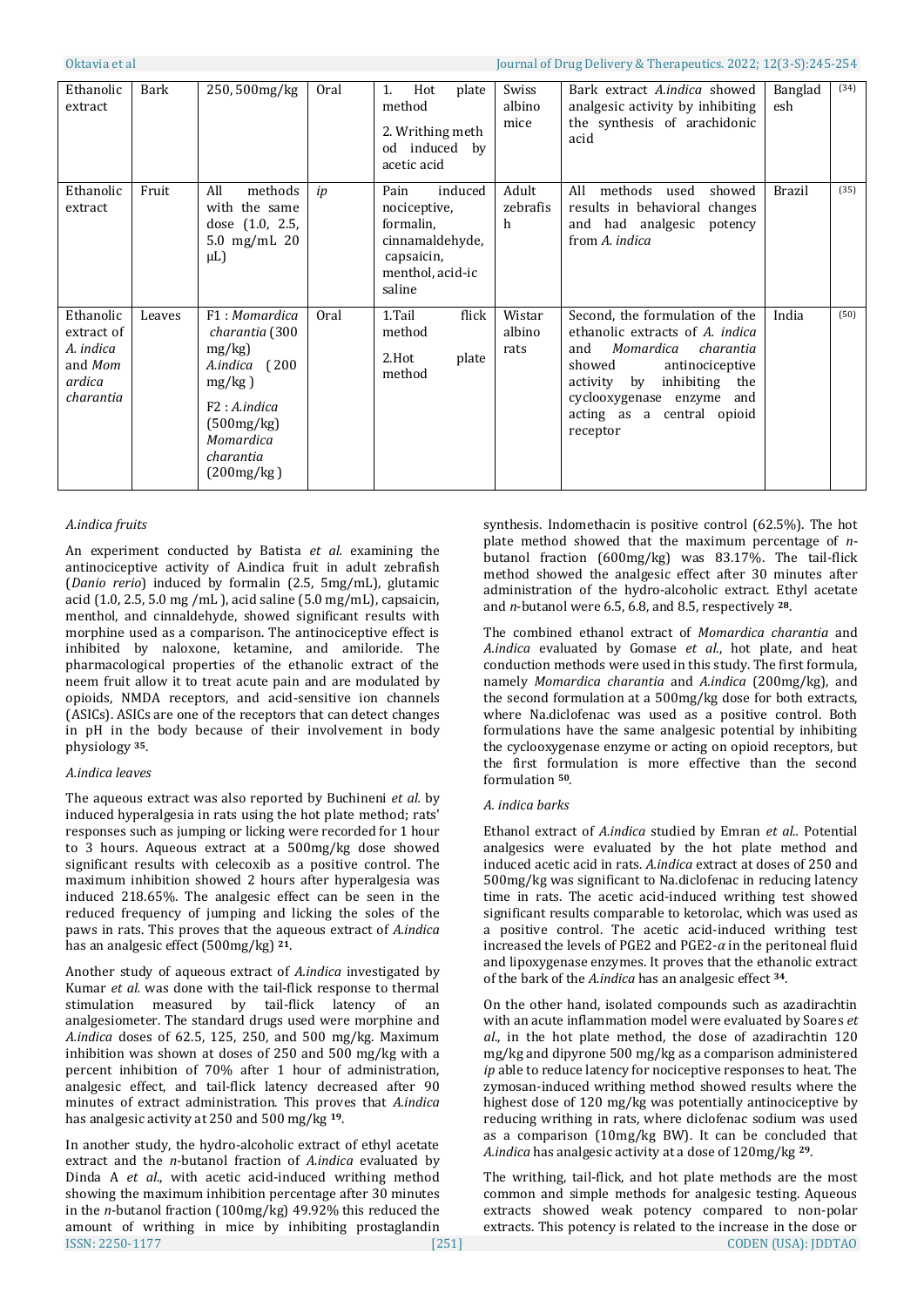concentration of the extract. The combination of extracts from *A.indica* has a higher mechanism than single extracts. On rodents, analgesic tests were also carried out on adult zebrafish with several inducers.

#### *Antipyretic activity (In vivo study)*

# **Table III. Data extraction of antipyretic activities (***In vivo***)**

| formulation or product<br>Type of extract or | Plant part used | concentration<br>ä<br>Dose   | administration<br>ð<br>Route | Experimental model                  | disease model/<br>specimen<br><b>Tieg</b><br>Animal | reported<br>Pharmacological                                                                                         | Country | Ref. |
|----------------------------------------------|-----------------|------------------------------|------------------------------|-------------------------------------|-----------------------------------------------------|---------------------------------------------------------------------------------------------------------------------|---------|------|
| Leaf<br>extract                              | Leaves          | 62.5, 125, 250,<br>500 mg/kg | ip                           | Fever induced<br>by baking<br>yeast | Albino<br>rats                                      | Aqueous<br>extract<br>A.indica<br>from<br>reduces fever in<br>rats after 4 hours<br>administration<br>of<br>of      | India   | (19) |
| Ethanolic<br>extract                         | Leaves          | 100,200,300m<br>g/kg         | Oral                         | Fever induced<br>by baking<br>yeast | Wistar<br>rats                                      | The<br>ethanol<br>extract was able to<br>reduce the rectal<br>temperature<br>in<br>rats induced<br>by<br>fever with | India   | (51) |

Antipyretics are drugs used to lower body temperature. Bread yeast is a pathogenic agent that can cause fever in test animals.

#### *A.indica leaves*

Another study by Kumar *et al.* demonstrated the antipyretic potential of *A.indica*. Fever induced by yeast (20 mg/kg) and paracetamol 100mg/kg compared with intraperitoneal administration. The study showed that at a dose of 62.5, it did not show antipyretic activity, while a dose of 125mg/kg BW lowered the basal temperature of rats after 6 hours, doses of 250 and 500mg/kg BW decreased the basal temperature at 4 hours. This proves that the extract of *A.indica* has antipyretic activity by lowering basal body temperature in rats (250 and 500 mg/kg **19**.

A study conducted by Vijayalakshmi. Showed that *A. indica* proved to be an antipyretic in which the fever was given by baker's yeast on the back of the rat's ear. Then after 18 hours, the rectal temperature was rechecked. The extract was given at different doses of 100, 200, and 300 mg/kg. The study results concluded that *A. indica* leaves act as an antipyretic by lowering the rectal temperature in rats. It may be due to the flavonoid compounds in *A. indica* that work by inhibiting the activity of prostaglandins in the hypothalamus **<sup>51</sup>**.

Antipyretic tests generally use baker's yeast, which can cause fever in mice. In the data we gathered, the antipyretic test only used *A.indica* leaves*.* It needs to be followed up on whether other plant parts also have the same potential. This antipyretic activity was achieved at 100-500mg/kg, where the higher the dose given, the higher the effect.

# **CONCLUSION**

Medicinal plants have an essential role in developing new drugs, including anti-inflammatory, analgesic, and antipyretic. The review proves that *Azadirachta indica,* both *in vivo* and *in vitro,* shows its activity on inflammatory stimuli by inhibiting and reducing the production of pro-inflammatory cytokines such as IL-6, TNF-α, NFkB, COX2, IL-1, IL-6, IFN-γ, Xanthine Oxidase (XO), Monocyte Chemoattractant Protein-1 (MCP-1), lymphocyte mitogens, and Nitric Oxide (NO), chemokines, and also suppresses leukocyte migration and inhibits prostaglandin synthesis and can reduce edema in experimental animals. The analgesic effect *of A.indica* was seen by reducing the amount of wriggling in rats and decreasing pain response. The antipyretic activity of *A.indica* was significant in lowering rats' body temperature after several hours of extract administration. Natural products from *A.indica* have potential effects depending on the dose and concentration given. However, further observations are needed to develop *A.indica* as a new drug.

# **CONFLICT OF INTEREST**

The authors declare no conflicts of interest

### **REFERENCES**

- 1. Aghasafari P, George U, Pidaparti R. A review of inflammatory mechanism in airway diseases. Inflamm Res. 2019; 68(1):59–74. <https://doi.org/10.1007/s00011-018-1191-2>
- 2. Mohammed MS, Osman WJA, Garelnabi EAE, Osman Z, Osman B, Khalid HS, et al. Secondary metabolites as anti-inflammatory agents. J Phytopharm. 2014; 3(4):275– 8[5.http://dx.doi.org/10.31254/phyto.2014.3409](http://dx.doi.org/10.31254/phyto.2014.3409)
- 3. Abdulkhaleq LA, Assi MA, Abdullah R, Zamri-Saad M, Taufiq-Yap YH, Hezmee MNM. The crucial roles of inflammatory mediators in inflammation: A review. Vet World. 2018; 11(5):627–35. [https://doi: 10.14202/vetworld.2018.627-635.](https://doi:%2010.14202/vetworld.2018.627-635.)
- 4. Serhan CN, Dalli J, Colas RA, Winkler JW, Chiang N. Protectins and maresins: New pro-resolving families of mediators in acute inflammation and resolution bioactive metabolome. Biochim Biophys Acta - Mol Cell Biol Lipids. 2015; 1851(4):397– 41[3.https://https://doi.org/10.1016/j.bbalip.2014.08.006](https://https/doi.org/10.1016/j.bbalip.2014.08.006)
- 5. Korniluk A, Koper O, Kemona H, Dymicka-Piekarska V. From inflammation to cancer. Ir J Med Sci. 2017; 186(1):57–62. <https://doi.org/10.1007/s11845-016-1464-0>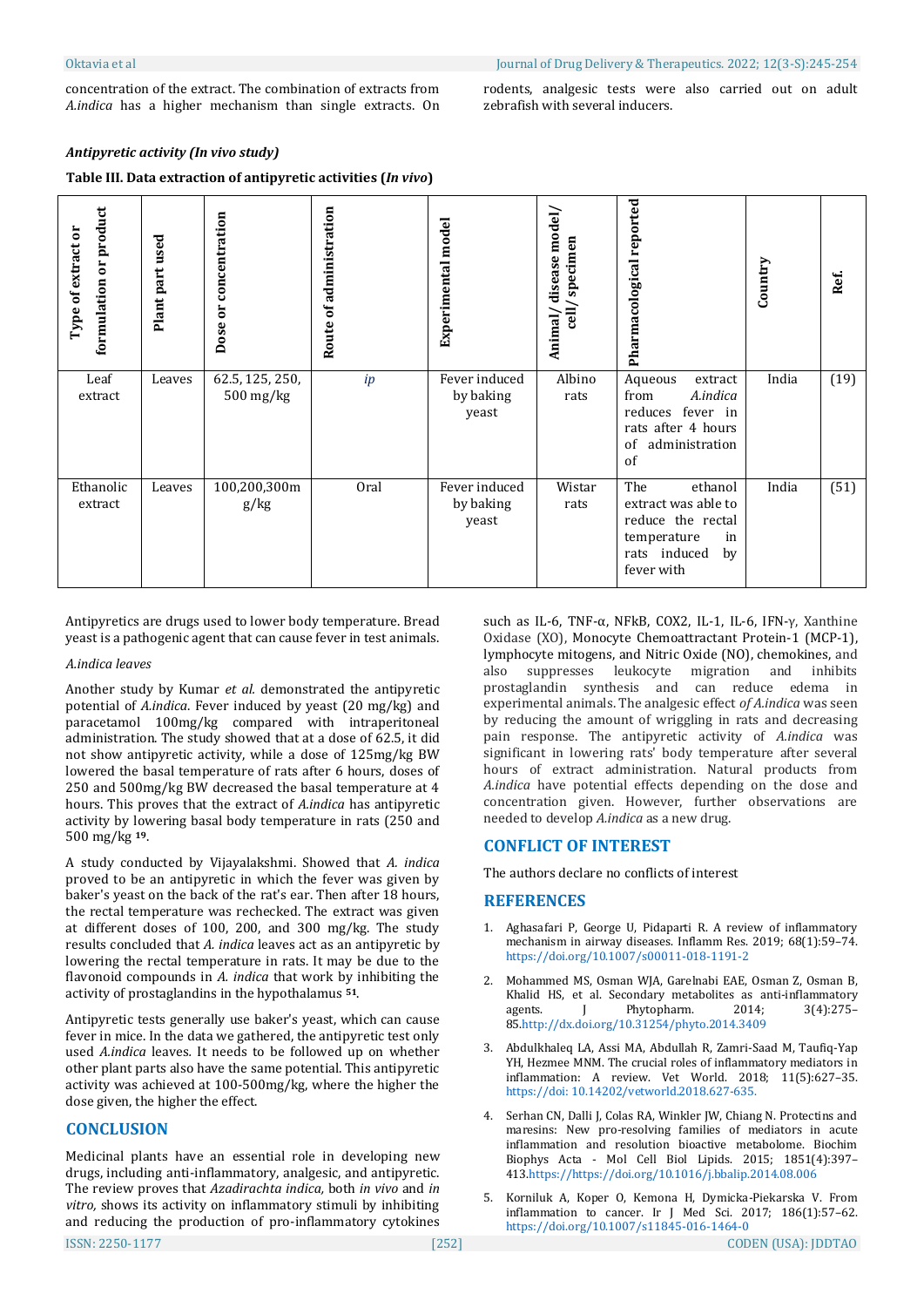- 6. Aziz MA. Qualitative phytochemical screening and evaluation of anti-inflammatory, analgesic and antipyretic activities of Microcos paniculata barks and fruits. J Integr Med. 2015; 13(3):173–84. [https://doi.org/10.1016/s2095-4964\(15\)60179-0](https://doi.org/10.1016/s2095-4964(15)60179-0)
- 7. Vasundra Devi PA, Divya Priya S. Antipyretic activity of ethanol and aqueous extract of root of Asparagus racemosus in yeast induced pyrexia. Asian J Pharm Clin Res. 2013; 6(SUPPL.3):190–3.
- 8. Afsar T, Khan MR, Razak S, Ullah S, Mirza B. Antipyretic, antiinflammatory and analgesic activity of Acacia hydaspica R. Parker and its phytochemical analysis. BMC Complement Altern Med. 2015; 15(1):1–12.<https://doi.org/10.1186/s12906-015-0658-8>
- 9. Nigussie D, Makonnen E, Tufa TB, Brewster M, Legesse BA, Fekadu A, Savey G.Systematic review of Ethiopian medicinal plants used for their anti-inflammatory and wound healing activities. Vol. 276, Journal of Ethnopharmacology. 2021.Aug 10; 276:114179 <https://doi.org/10.1016/j.jep.2021.114179>
- 10. Bribi N, Algieri F, Rodriguez-Nogales A, Garrido-Mesa J, Vezza T, Maiza F, et al. Antinociceptive and anti-inflammatory effects of total alkaloid extract from fumaria capreolata. Evidence-based Complement Altern Med. 2015; 2015:1–8. <https://doi.org/10.1155/2015/736895>
- 11. Alzohairy MA. Therapeutics role of Azadirachta indica (Neem) and their active constituents in diseases prevention and treatment. Evidence-Based Complementary and Alternative Medicine.2016 Oct; 2016 <https://doi.org/10.1155/2016/7382506>
- 12. Fernandes SR, Barreiros L, Oliveira RF, Cruz A, Prudêncio C, Oliveira AI, et al. Chemistry, bioactivities, extraction and analysis of azadirachtin: State-of-the-art. Fitoterapia. 2019 Apr 1; 134:141–5[0.https://doi.org/10.1016/j.fitote.2019.02.006](https://doi.org/10.1016/j.fitote.2019.02.006)
- 13. Saleem S, Muhammad G, Hussain MA, Bukhari SNA. A comprehensive review of phytochemical profile, bioactives for pharmaceuticals, and pharmacological attributes of Azadirachta<br>
indica. Phytother Res. 2018 Jul; 32(7):1241indica. Phytother Res. 2018 Jul; 32(7):1241– 7[2.https://doi.org/10.1002/ptr.6076](https://doi.org/10.1002/ptr.6076)
- 14. Islas JF, Acosta E, G-Buentello Z, Delgado-Gallegos JL, Moreno-Treviño MG, Escalante B, et al. An overview of Neem (Azadirachta indica) and its potential impact on health. J Funct Foods. 2020 Nov 1; 74:10417[1https://doi.org/10.1016/j.jff.2020.104171](https://doi.org/10.1016/j.jff.2020.104171)
- 15. Abireh IE, Ozioko OM, Ozor II, et al. Azadirachta indica (Neem) leaf extract effect as an option of treatment of ibuprofen-induced nephrotoxicity. J of Adv in Med and Medicinal Research.2020:56- 62 <https://doi.org/10.9734/jammr/2020/v32i1130533>
- 16. Aggarwal R, Kaur K, Suri M, Bagai U. Anthelmintic potential of Calotropis procera, Azadirachta indica and Punica granatum against Gastrothylax indicus. J Parasit Dis. 2016 Dec; 40(4):1230– [8.https://dx.doi.org/10.1007%2Fs12639-015-0658-0](https://dx.doi.org/10.1007%2Fs12639-015-0658-0)
- 17. Nand P, Drabu S, Gupta RK. Insignificant anti-acne activity of Azadirachta indica leaves and bark. Journal of Pharmaceutical<br>Negative Results. 2012 Jan 1: 3(1):29-Negative Results. 2012 Jan 1; 3(1):29-3[3.http://dx.doi.org/10.4103/0976-9234.99650](http://dx.doi.org/10.4103/0976-9234.99650)
- 18. Loganathan T, Barathinivas A, Soorya C, Balamurugan S, Nagajothi TG, Ramya S, et al. Physicochemical, Druggable, ADMET Pharmacoinformatics and Therapeutic Potentials of Azadirachtin a Prenol Lipid (Triterpenoid) from Seed Oil Extracts of Azadirachta indica A. Juss. J Drug Deliv Ther. 2021 Sep 15; 11(5):33–46.<https://doi.org/10.22270/jddt.v11i5.4981>
- 19. Kumar S, Vandana UK, Agrwal D, Hansa J. Analgesic, Antiinflammatory and Anti-Pyretic Effects of Azadirachta indica (Neem) Leaf Extract in Albino Rats. Int J Sci Res. 2015; 4(8):713– 21.
- 20. Umar MI, Asmawi MZ, Sadikun A, Abdul Majid AMS, Atangwho IJ, Khadeer Ahamed MB, et al. Multi-constituent synergism is responsible for anti-inflammatory effect of Azadirachta indica leaf extract. Pharm Biol. 2014 Nov; 52(11):1411– 2[2.https://doi.org/10.3109/13880209.2014.895017](https://doi.org/10.3109/13880209.2014.895017)
- 21. Buchineni M, Kumar MR, Kudagi BL, Pathapati RM, Salmakamal Haritha M CV. Evaluation of Anti-Inflammatory and Analgesic Activity of Azadirachta Indica (leaf) Extract in Chemical and Thermal Induced Pain Models in Rats. Int J Toxicol Pharmacol Res.

2014; 6:144-147

- 22. Ruslie RH, Darmadi D, Siregar GA. The effect of neem (Azadirachta indica) leaf extracts on interleukin-10 expression and histological score in dextran sodium sulfate-induced colitis mice. Open Access Maced J Med Sci. 2020 Jul; 8:578– 8[2.http://dx.doi.org/10.3889/oamjms.2020.4809](http://dx.doi.org/10.3889/oamjms.2020.4809)
- 23. Morris J, Gonzales CB, De La Chapa JJ, Cabang AB, Fountzilas C, Patel M, et al. The Highly Pure Neem Leaf Extract, SCNE, Inhibits Tumorigenesis in Oral Squamous Cell Carcinoma via Disruption of Pro-tumor Inflammatory Cytokines and Cell Signaling. Front Oncol. 2019; 89[0.https://dx.doi.org/10.3389%2Ffonc.2019.00890](https://dx.doi.org/10.3389%2Ffonc.2019.00890)
- 24. Annavarapu TR, Renuka P, Akhil P, Divya P, Devi Priyanka P. Evaluation of the anti-inflammatory activity of combination of ethanol extracts of Azadirachta indica (Neem) and Lawsonia inermis (Henna). Asian J Pharm Clin Res. 2016 Sep 1:256– [8.http://dx.doi.org/10.22159/ajpcr.2016.v9i5.13474](http://dx.doi.org/10.22159/ajpcr.2016.v9i5.13474)
- 25. Naidu NK, Ramu VV, Kumar NS. Anti-inflammatory and antihelminthic activity of ethanolic extract of Azadirachta Indica leaves. Int J Green Pharm. 2016; 10:S1-4 <https://doi.org/10.22377/ijgp.v10i04.783>
- 26. Kang JJ, Samad MA, Kim KS, Bae S. Comparative anti-inflammatory effects of anti-arthritic herbal medicines and ibuprofen. Nat Prod Commun. 2014: 9(9):1351-[6.https://doi.org/10.1177%2F1934578X1400900932](https://doi.org/10.1177%2F1934578X1400900932)
- 27. Reddy M, Thangavelu L, Roy A. Substance P inhibitory activity of Azadirachta Indica bark extract in-vitro analysis. Journal of Advanced Pharmacy Education and Research. Japer. 2018; 8(2)
- 28. Dinda A, Das D, Ghosh G, Kumar S. Analgesic and antiinflammatory activity of various fractions of Azadirachta indica leaf in experimental animals. Int J PharmTech Res. 2013 Jun; 5(2):838–43.
- 29. Soares DG, Godin AM, Menezes RR, Nogueira RD, Brito AMS, Melo ISF, et al. Anti-inflammatory and antinociceptive activities of azadirachtin in mice. Planta Med. 2014; 80(8–9):630–6. <https://doi.org/10.1055/s-0034-1368507>
- 30. Akihisa T, Takahashi A, Kikuchi T, Takagi M, Watanabe K, Fukatsu M, et al. The Melanogenesis-Inhibitory, Anti-Inflammatory, and chemopreventive effects of limonoids in n-Hexane extract of Azadirachta indica A. Juss. (Neem) Seeds. J Oleo Sci. 2011; 60(2):53–[9 https://doi.org/10.5650/jos.58.581](https://doi.org/10.5650/jos.58.581)
- 31. Pereira LD, Silva KE, Silva RO, Assreuy AM, Pereira MG. Antiinflammatory polysaccharides of Azadirachta indica seed tegument. Rev Bras Farmacogn. 2012 Jun; 22(3):617– 2[2.http://dx.doi.org/10.1590/S0102-695X2012005000031](http://dx.doi.org/10.1590/S0102-695X2012005000031)
- 32. Naik M, Agrawal D, Behera R, Bhattacharya A, Dehury S, Kumar S. Study of anti-inflammatory effect of neem seed oil (Azadirachta indica) on infected albino rats. J Heal Res Rev. 2014 Sep 1; 1(3):66. [https://DOI: 10.4103/2394-2010.153880](https://DOI:%2010.4103/2394-2010.153880)
- 33. Banerjee K, Chatterjee M, Sandur V R, Nachimuthu R, Madhyastha H, Thiagarajan P. Azadirachta indica A. Juss (Neem) oil topical formulation with liquid crystals ensconcing depot water for antiinflammatory, wound healing, and anti-methicillin resistant Staphylococcus aureus activities. J Drug Deliv Sci Technol. 2021 Aug1; 6[4https://doi.org/10.1016/j.jddst.2021.102563](https://doi.org/10.1016/j.jddst.2021.102563)
- 34. Emran TB, Nasir Uddin Mm, Rahman A, Uddin Z IM. Phytochemical, Antimicrobial, Cytotoxic, Analgesic and Anti-Inflammatory Properties of Azadirachta Indica: A Therapeutic Study. J Bioanal Biomed. 2015; 12 (2) <http://dx.doi.org/10.4172/1948-593X.S12-007>
- 35. Batista FL, Lima LM, Abrante IA, de Araújo JIF, Batista FL, Abrante IA, et al. Antinociceptive activity of ethanolic extract of Azadirachta indica A. Juss (Neem, Meliaceae) fruit through opioid, glutamatergic, and acid-sensitive ion pathways in adult zebrafish (Danio rerio). Biomed Pharmacother. 2018 Dec; 108:408–16. [https://doi: 10.1016/j.biopha.2018.08.160](https://doi:%2010.1016/j.biopha.2018.08.160)
- 36. Eldeen IM, Mohamed H, Tan WN, Siong JYF, Andriani Y, Tengku-Muhammad TS. Cyclooxygenase, 5-lipoxygenase and acetylcholinesterase inhibitory effects of fractions containing α-